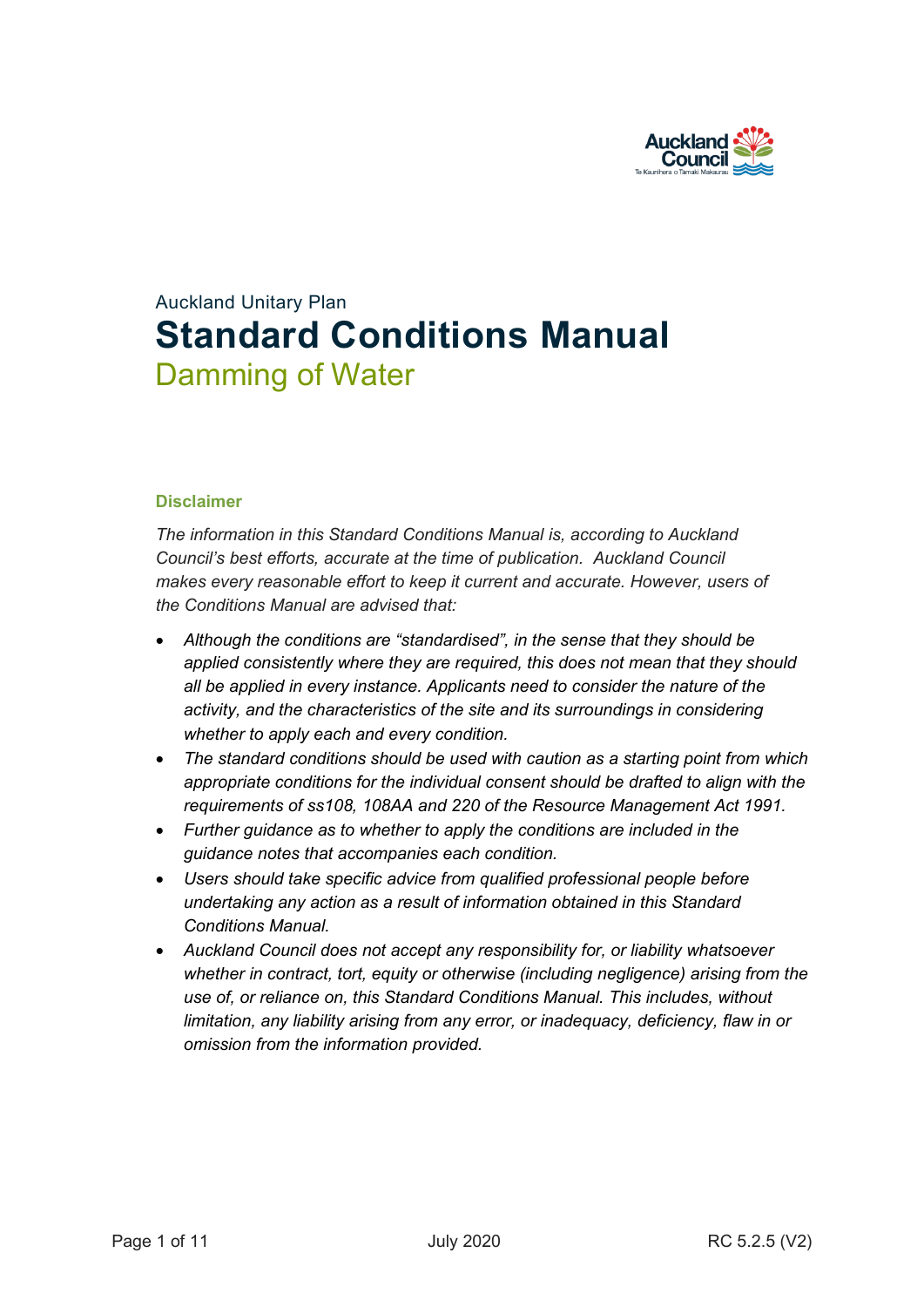## **Overview**

## **Which conditions should be used?**

These dam conditions are for in-stream dams. They are primarily written for earth filled dam replacement consents but can be used as a starting point for new earth filled dams. The conditions are not intended for stormwater dams and large dams that require a building consent. Large dams requiring a building consent (in addition to a resource consent) include those at least four or more meters high and which hold 20,000 or more cubic meters volume of water or other fluid. If the dam is not a large dam, a building consent is not required but it will still need to comply with the Building Code.

The Coastal and Water Allocation Team will monitor stand-alone Dam consents. All integrated consents will be monitored by the Compliance Monitoring Team. An internal agreement between the Monitoring and the council Specialist teams will ensure that all information necessary to the consent is appropriately assessed while the customer maintains a single point of contact with the council. Where a stand-alone consent is granted the single point of contact for the conditions can be changed to Team Leader Coastal and Water Allocation.

The conditions are generally set out in chronological order (i.e. construction and maintenance, monitoring, reporting and review).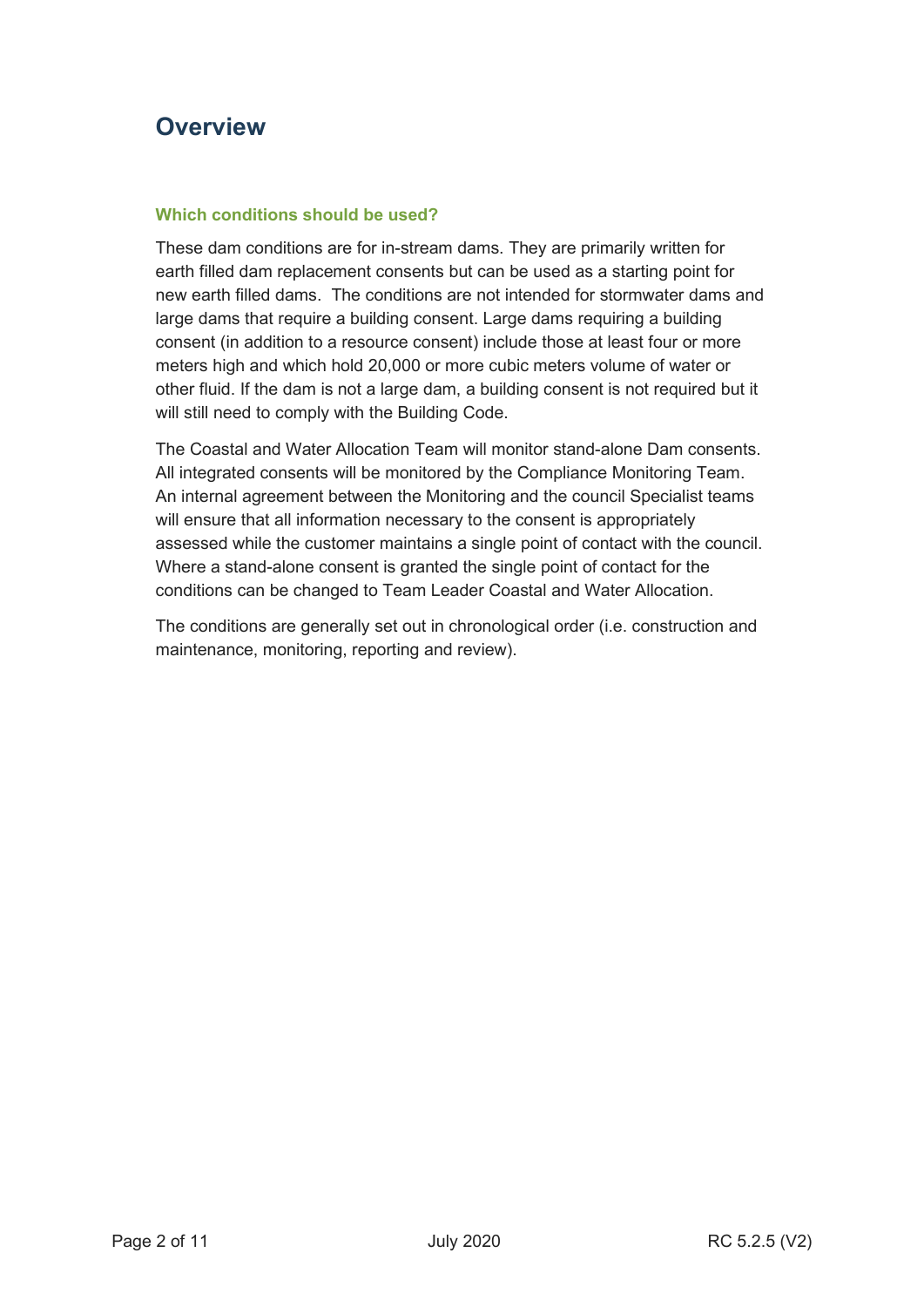## **Conditions**

## **Condition 1: Works**

The dam must be constructed and maintained in accordance with the following dimensions and standards:

- A XX metre high enter construction material e.g. earth fill dam, crest length XX metres, and crest width XX metres.
- A maximum impoundment surface area of XX square metres and approximate impoundment volume of XX cubic metres.
- Freeboard of 300mm to the lowest point of the dam crest in a 1% Annual Exceedance Probability (AEP) flood event.
- Service and flood spillway dimensions of enter dimensions.
- A flood spillway capable of safely passing a 1% Annual Exceedance Probability (AEP) flood with minimal damage to the flood spillway.
- Fish passage in accordance with [insert consented drawings/plans/reports which reference the fish passage]
- Low flow bypass in accordance with [insert consented drawings/plans/reports which reference the low flow bypass]
- (specific any other works that are required and refer to any reports which outline them e.g. any remedial works required as part of the consent)

## *Guidance Note:*

*This condition should go on all consents. It describes the approved design parameters for the dam. In terms of spillways, sometimes there is a single spillway and sometimes there are separate flood and service spillways. This condition should be modified accordingly. Include any remedial works here which have been approved to specific design parameters e.g. engineering works that stabilise the existing dam etc and refer to the engineering plans which set out how the work will be done.* 

### **Condition 2: Remedial works**

Within enter time period or date of the commencement of this permit the following works must be carried out to fulfil the recommendations set out in add the report title, author, reference number and date of the recommendations

• list the works to be done.

Within 20 working days of completion of the above works confirmation/certification from a suitably qualified and experienced engineering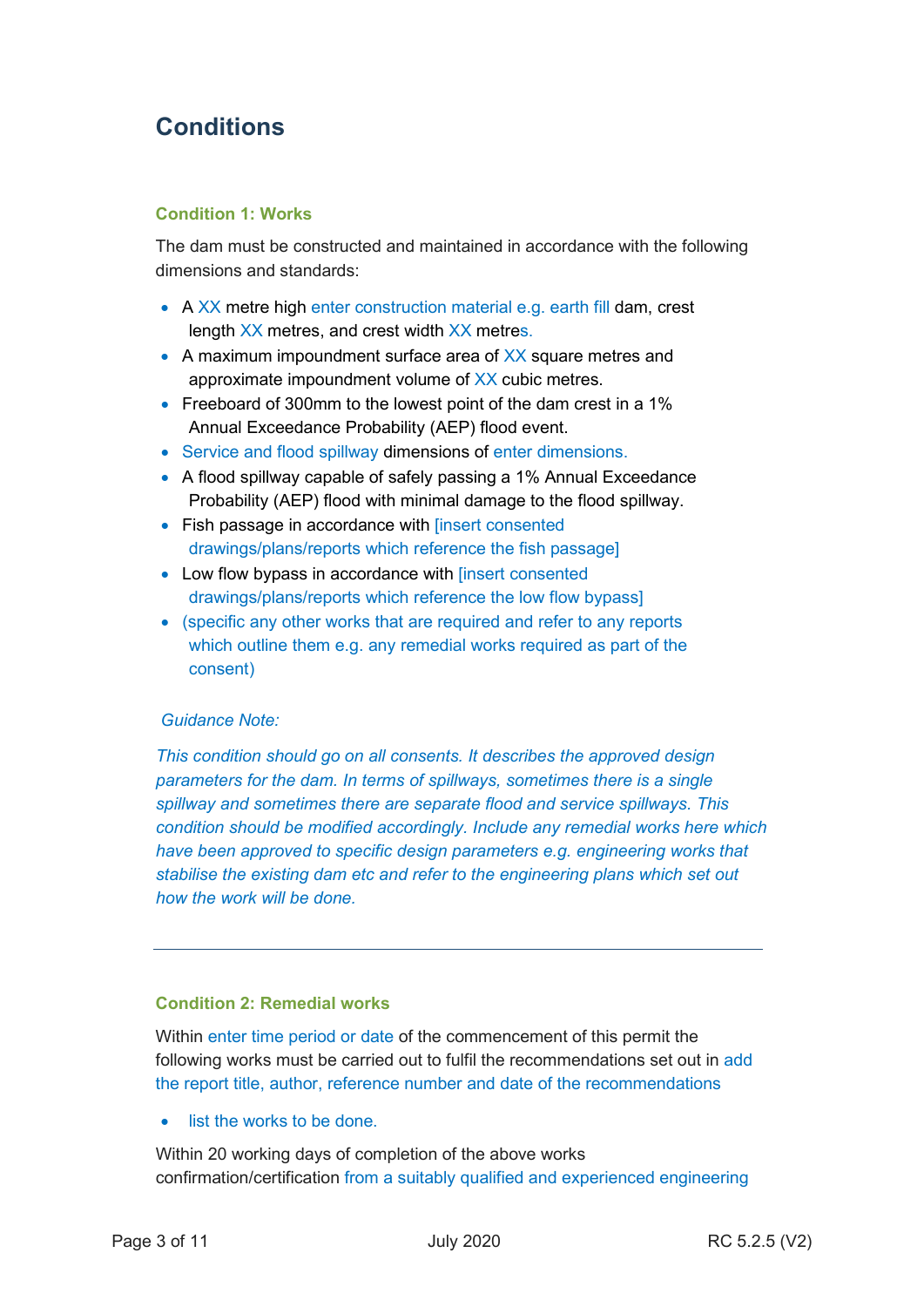professional must be supplied to Council confirming/certifying that the engineer has supervised the works, that the works have been satisfactorily completed and that the design intent of the works have been met.

## *Guidance Note:*

*Remedial works are works undertaken to stabilise or rebuild part of a dam, they might include earthworks, planting or construction works. Applications for replacement dam permits will often contain remedial elements to ensure the ongoing performance of the dam. Council wants to ensure that these works are carried out so that the dam is safe. Therefore a time period is imposed on these specific works if the consent is commenced.* 

*This condition should go on all replacement dam consents if the supporting application information recommends remedial work be done. Please describe the works that need to be done and reference any reports etc that outline that work. If the works are straight forward, then the works should be listed and may not require certification from a suitably qualified engineer. If the works do not require engineering certification, then the consent holder should still confirm the work has been done.* 

## **Condition 3: Damage repair**

In the event of any damage to the dam, spillways or low flow bypass that results in a significant risk to safety or functioning of the dam, then works to repair that damage must be completed as soon as possible.

Within 20 working days of completion of the repair works a certificate from a suitably qualified and experienced engineering professional must be supplied to Council certifying that the engineer has supervised the repair works, that the works have been satisfactorily completed and that the design intent of the repair works have been met.

## Advice Note:

*Other consents such as streamworks consents may be required before any repair works can be undertaken. In addition, there may be other Unitary Plan provisions that may apply. It is the Consent Holders responsibility to determine what other consents are required and to obtain these before undertaking any works.*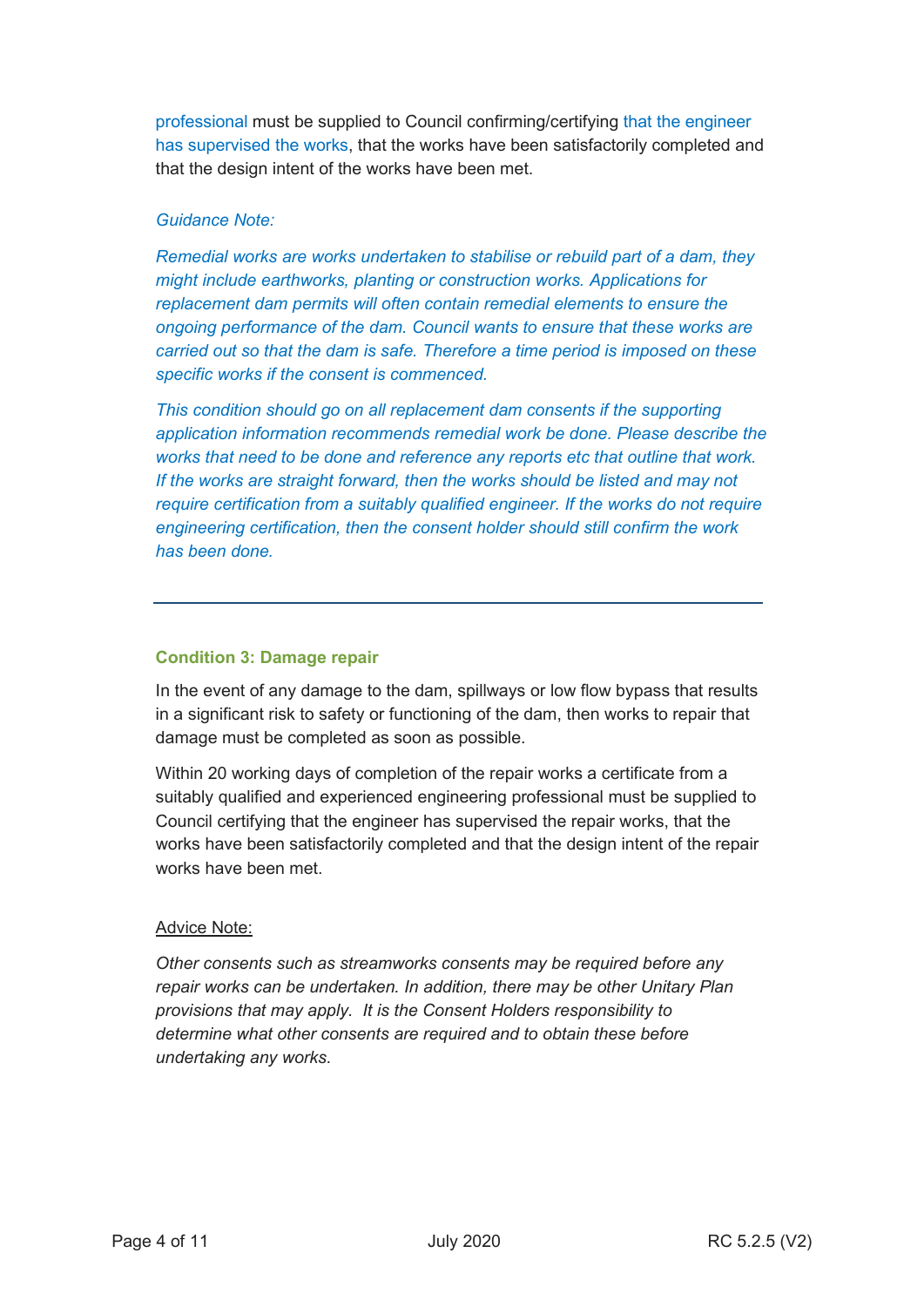## *Guidance Note:*

*This condition should go on all consents and enables the council to keep its records updated and ensure that works are carried out and supervised by suitable qualified persons.* 

## **Condition 4: Dam safety and maintenance**

The dam, spillway, fish passages, low flow bypass and associated structures must be operated and maintained to ensure that, at all times, they are structurally sound, pose no undue risk to human life, property, or the natural environment, and are able to perform satisfactorily to their approved design standard.

## Advice Note:

Maintenance of the dam includes tasks necessary to minimise damage (including wave lap, vegetation and stock management), scour, and erosion along with any structural maintenance of the dam and associated facilities. It is the Consent Holders responsibility to determine what other consents (if any) are required and to obtain these before undertaking any works. Trees or large vegetation can weaken the structural stability of the dam, create seepage pathways and impede visual inspection and hence should not be allowed to grow on the dam. If the crest of the dam is to be used as a stock race, then the dam will need protecting with suitable measures such as covering the crest of the dam with gravel, fencing the sides of the crest, and diverting stormwater away from the upstream and downstream dam faces.

## *Guidance Note:*

*This condition should go on all consents. It requires the dam to be operated and maintained to protect the integrity of the dam and to minimise risk to human health and safety.* 

### **Condition 5: Dam inspection**

The dam, spillway, fish passages, low flow bypass and associated structures must be inspected on XX specify period - usually monthly or quarterly and during and after extreme weather events.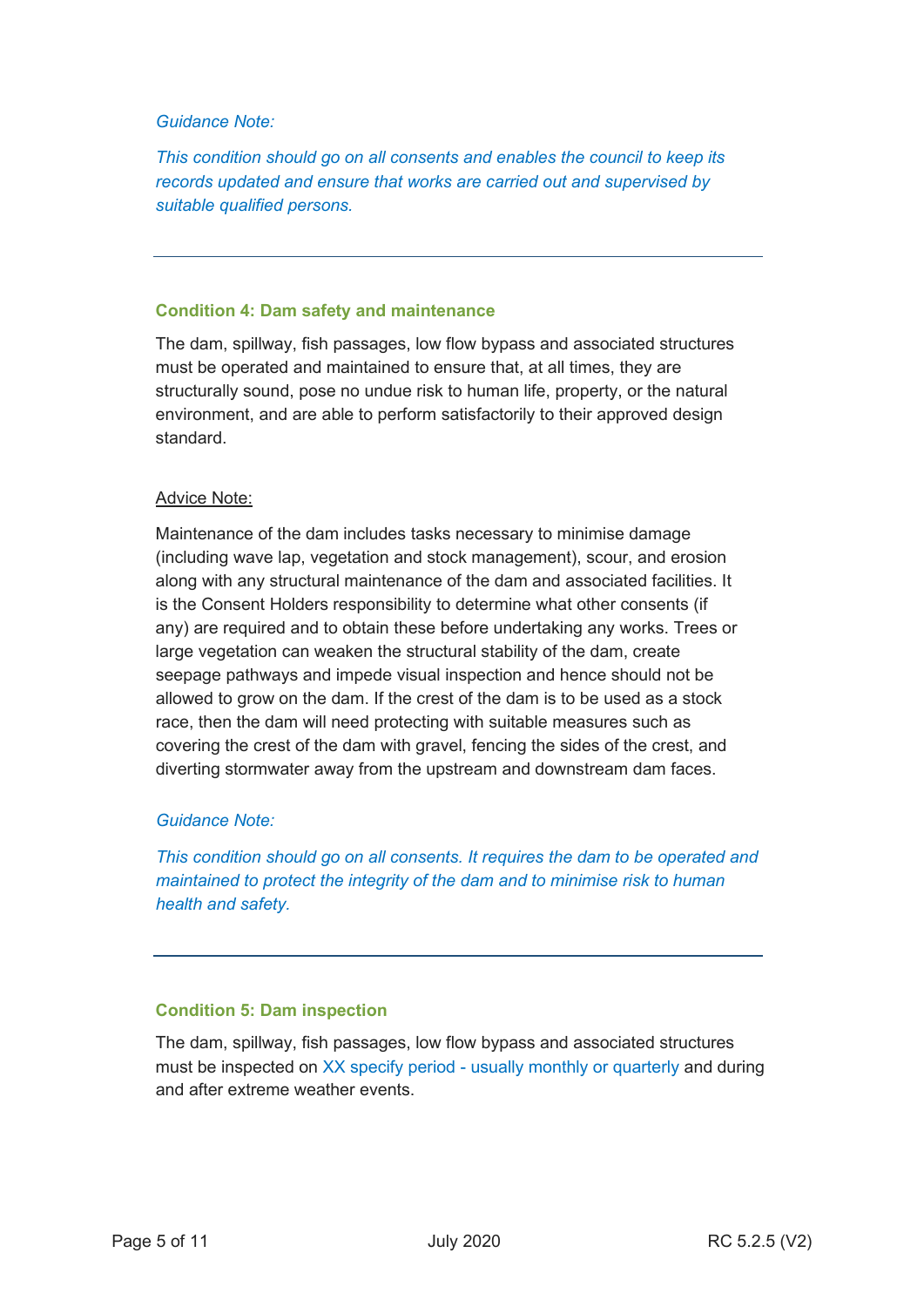## Advice Note:

A sample inspection sheet is attached in Appendix 1 of this consent to provide guidance to the Consent Holder as to the type of matters that should be addressed when an inspection is carried out. Inspections by a suitably qualified and experienced engineering professional should be undertaken if there are any significant changes to the dam, spillways, low flow bypass or associated structures.

## *Guidance Note:*

*This condition should go on all consents to ensure dams are regularly inspected and function correctly. The sample inspection sheet is adapted from a guidance document produced by the New Zealand Society on Large Dams. The inspection is reported to the council through the Reporting condition below. Please include a copy of the sample inspection sheet when sending out the decision.* 

## **Condition 6: Professional dam inspection**

The dam, spillway, fish passages, low flow bypass and associated structures must be inspected by a suitably qualified and experienced engineering professional before 30 September in XXXX, XXXX and XXXX enter each year (usually 5 years apart) to check the structural integrity and functioning of the dam and associated structures, and to advise on any upgrade or maintenance works that are required. A copy of the inspection report is to be provided to Council within 30 days of the inspection.

## *Guidance Note:*

*This condition should go on large or high risk dams to ensure that a professional check is made on the structural integrity of the dam and associated structures.* 

## **Condition 7: Low flow bypass**

A low flow bypass must be installed and maintained to ensure the following flow rates immediately downstream of the dam are achieved:

- a. 1 May to 31 January. Not less than XX litres per second.
- b. 1 February to 30 April. Not less than XX litres per second.

The flow rates specified above may be reduced if agreed to in writing by Council.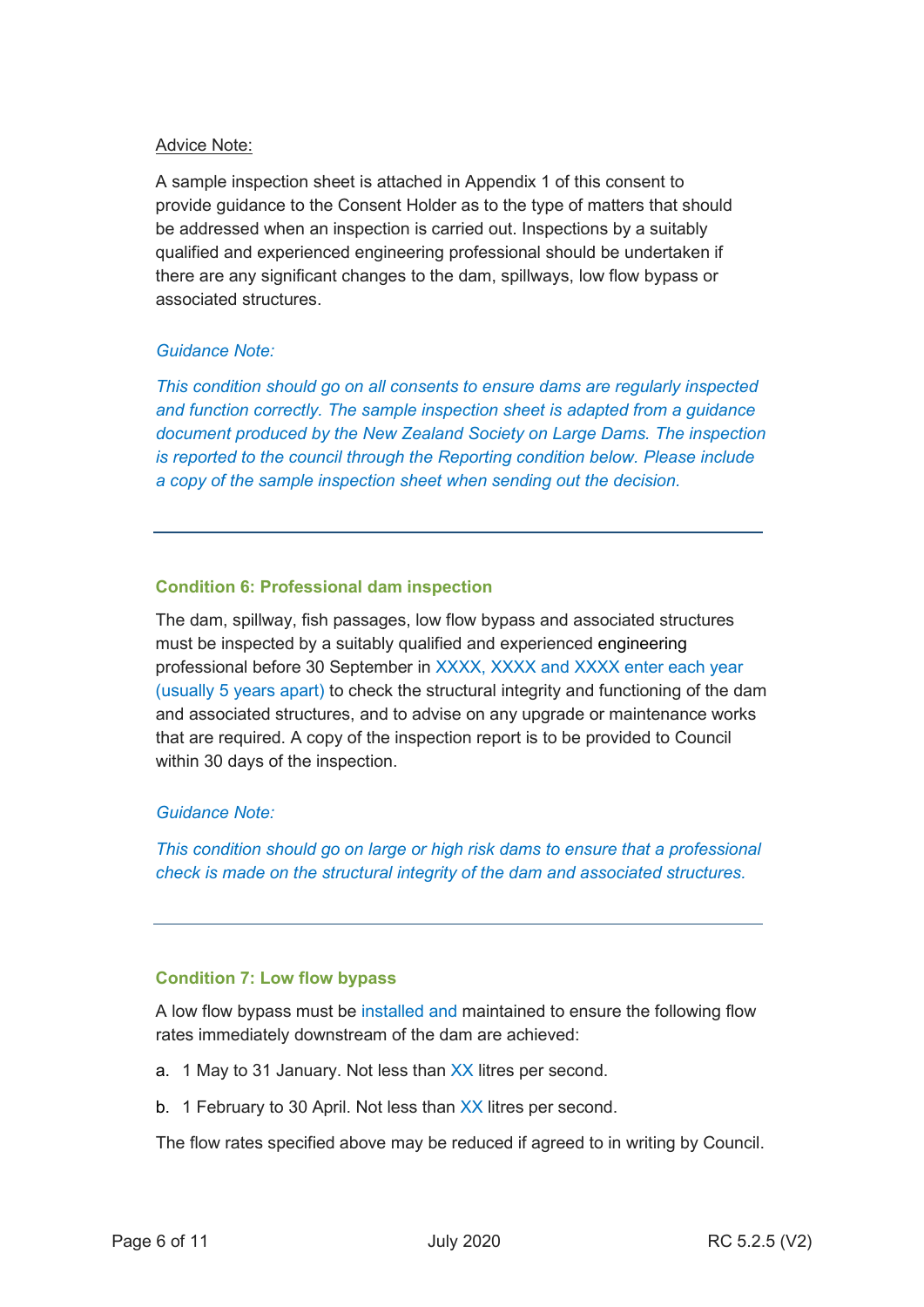## Advice Note:

*The low flow bypass can be achieved by describe the typical relevant bypass design. Inspecting and maintaining the low flow bypass is critical to protect the ecological functioning of the stream.* 

## *Guidance Note:*

*This condition should go on all in-stream dams to protect flows in the stream. The low flow bypass rate requires a minimum flow rate to be maintained downstream of the dam. Note that a winter and a summer flow rate are not always required. A single all year flow rate may suffice. Where an existing bypass is already in place, this condition will ensure it is maintained to the appropriate flow rate. Where no bypass exists, the consent should have discussed its installation and it should be built as per the approved drawings in Standard Condition 1: Activity in accordance with plans.* 

## **Condition 8: Fish passage**

Access for native fish species to pass the dam at all times/within XX months must be provided by creating and maintaining fish passage.

Advice Note:

*The creation and maintenance of fish passages should be undertaken in accordance with Auckland Council's fish passage guidelines (Technical Publication 131, June 2000 or any subsequent addition).* 

## *Guidance Note:*

*This condition should go on all consents. Dams create an impediment to fish passage up and down stream and as such will adversely affect the habitat and life cycle of fish. Fish passages enable fish to migrate past the dam structure. The fish passage design should have been decided through the consent process and the fish passage should be built in accordance with the plans as per Standard Condition 1: Activity in accordance with plans and specifically in Dam Condition 1: Works.* 

*Maintenance of the fish passage is ensured by this condition and the works and inspection conditions above. Ask a Council specialist whether fish should be able to move up and down stream at all times or only during certain months of the year and amend the condition wording accordingly.*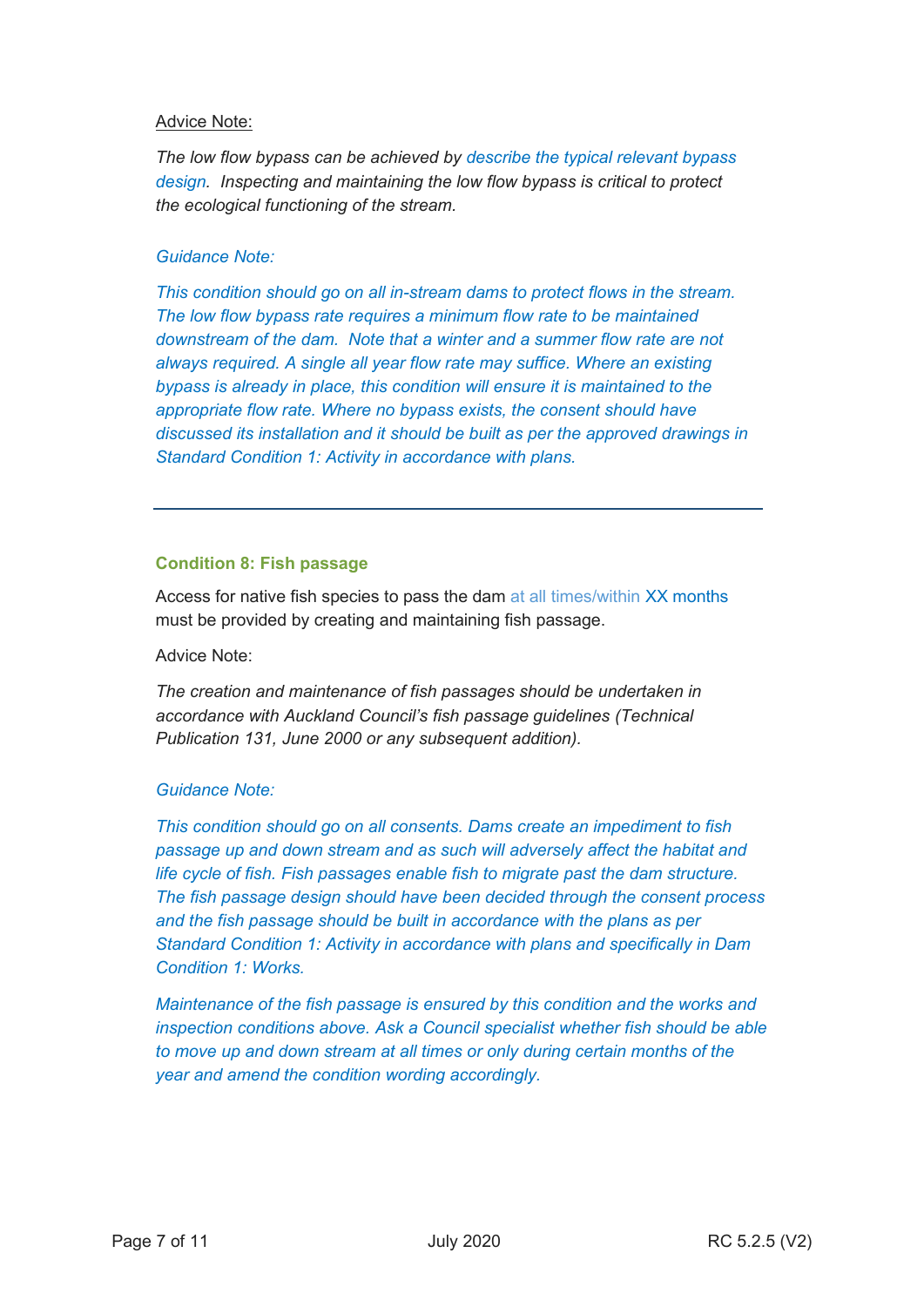## **Condition 9: Riparian planting and management plan**

A riparian planting and management plan must be prepared and submitted to Council for certification prior to exercising this permit or enter a date if the dam has been constructed. The riparian planting plan must contain:

- a. A description of any pre-existing riparian vegetation and existing infrastructure limitations on the area available for planting.
- b. Details of the proposed plant species, plant sourcing, plant sizes at time of planting, plan of the planted area within the planting area required, density of planting, and timing of planting.
- c. A programme of establishment and post establishment protection and maintenance (fertilising, weed removal/spraying, replacement of dead/poorly performing plants, watering to maintain soil moisture, length of maintenance programme.
- d. Stock proof fencing to protect the planting.

The Plan must generally be in accordance with "Auckland Regional Council Riparian Zone Management Strategy for the Auckland Region" Technical Publication 148 June 2001 (or any subsequent addition).

## *Guidance Note:*

*Where the application included riparian planting as a measure of mitigation or remedying, this condition should be imposed. The amount of planting and location etc will have been addressed in the consent (and is required in the implementation condition below) as the planting directly mitigates the consented activity. water temperature and raise dissolved oxygen in the specified length of stream, to reduce contaminants from land before entering the stream. For replacement permits the riparian planting may already be in place and this condition will not be required.* 

### **Condition 10: Implementation of the riparian planting and management plan**

Within 1 year following certification of the Riparian Planting and Management Plan, the planting (comprising not less than XX metres of planting on one/both sides of the stream with a planting width of not less than XX metres) and stockproof fencing must be fully implemented in accordance with the certified Riparian Planting and Management Plan and must be maintained for the duration of this permit.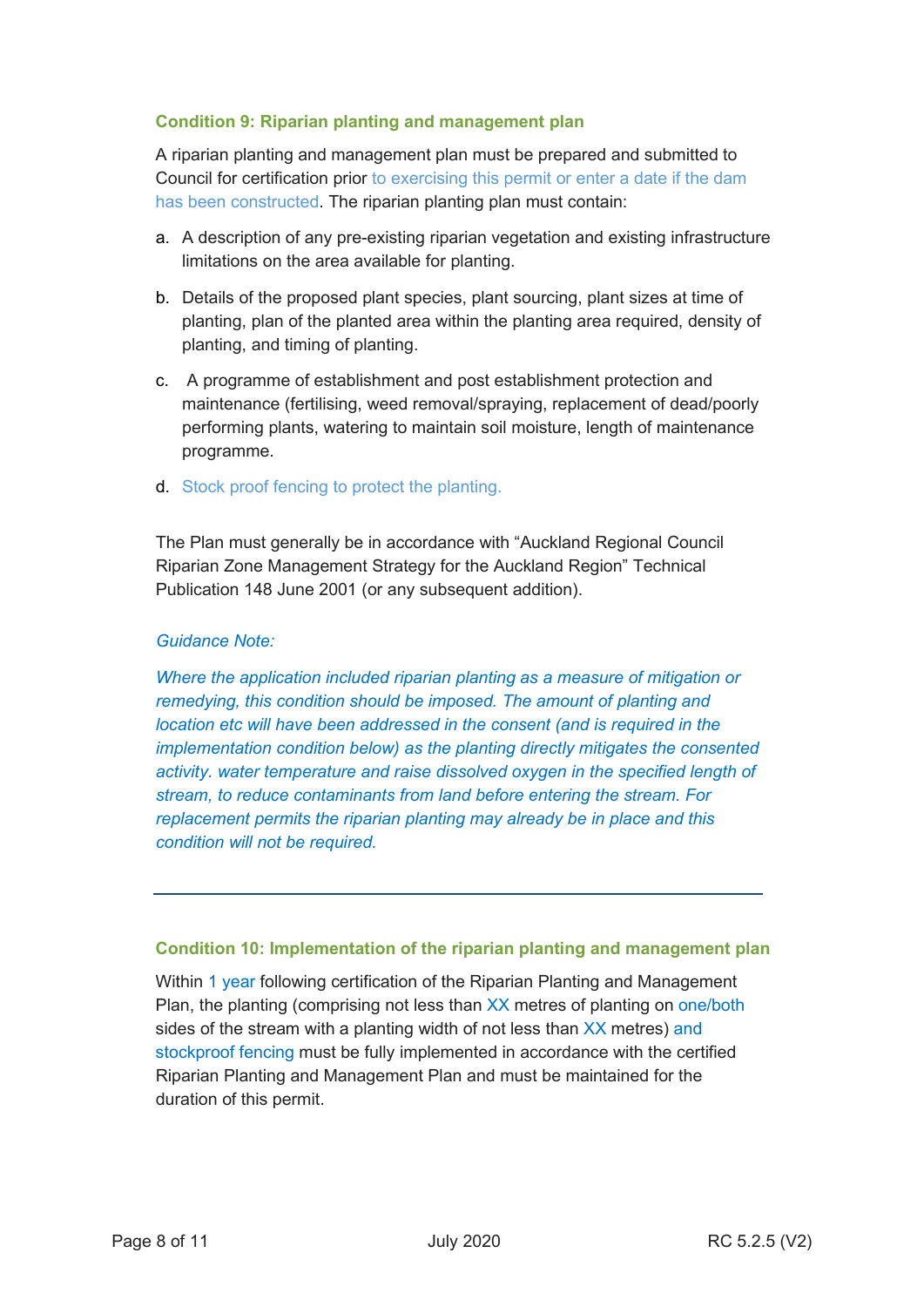## *Guidance Note:*

*This condition should go on all consents where riparian planting is required. The amount and depth of planting should be discussed within the consent as it directly relates to mitigation for the approved activity. The timeframe for completing the planting is usually one year but may be longer providing there is good reason for such.* 

## **Condition 11: Reporting condition**

An annual report must be submitted Council by 30 June each year. The report must contain: Select reporting required.

- e. Inspection records of the dam, the fish passage, low flow bypass and other associated structures as required in the conditions above.
- f. Any maintenance works carried out during that year and plans for any future works.

## *Guidance Note:*

*Annual reporting is required for large or high risk dams to ensure that the council gets copies of the inspection reports. This condition will need to be modified as required.*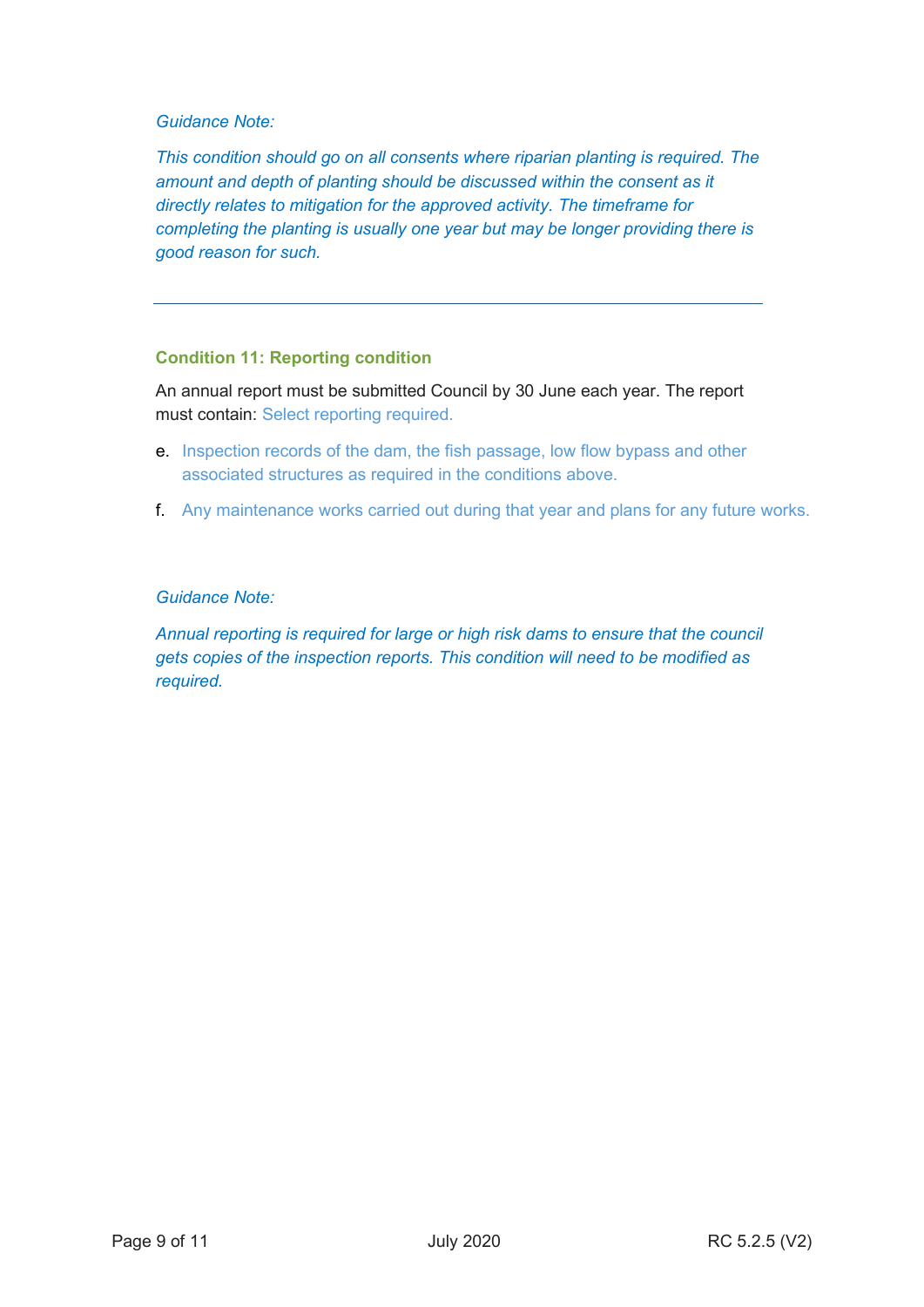## **Advice Notes**

## **Advice Note 1: Contact details**

All information requirements of this permit can be emailed to Auckland Council at monitoring@aucklandcouncil.govt.nz

Please include the permit number in the email title.

*Guidance Note:*

*This advice note should go on all consents.* 

## **Advice Note 2: NZ Society on Large Dams**

The NZ Society of Large Dams (NZSOLD) publishes guidance on the construction, operation, maintenance and inspection of dams. The consent holder is advised that they should be familiar with the society's guidance publications.

*Guidance Note:*

*This advice note should go on all consents.*